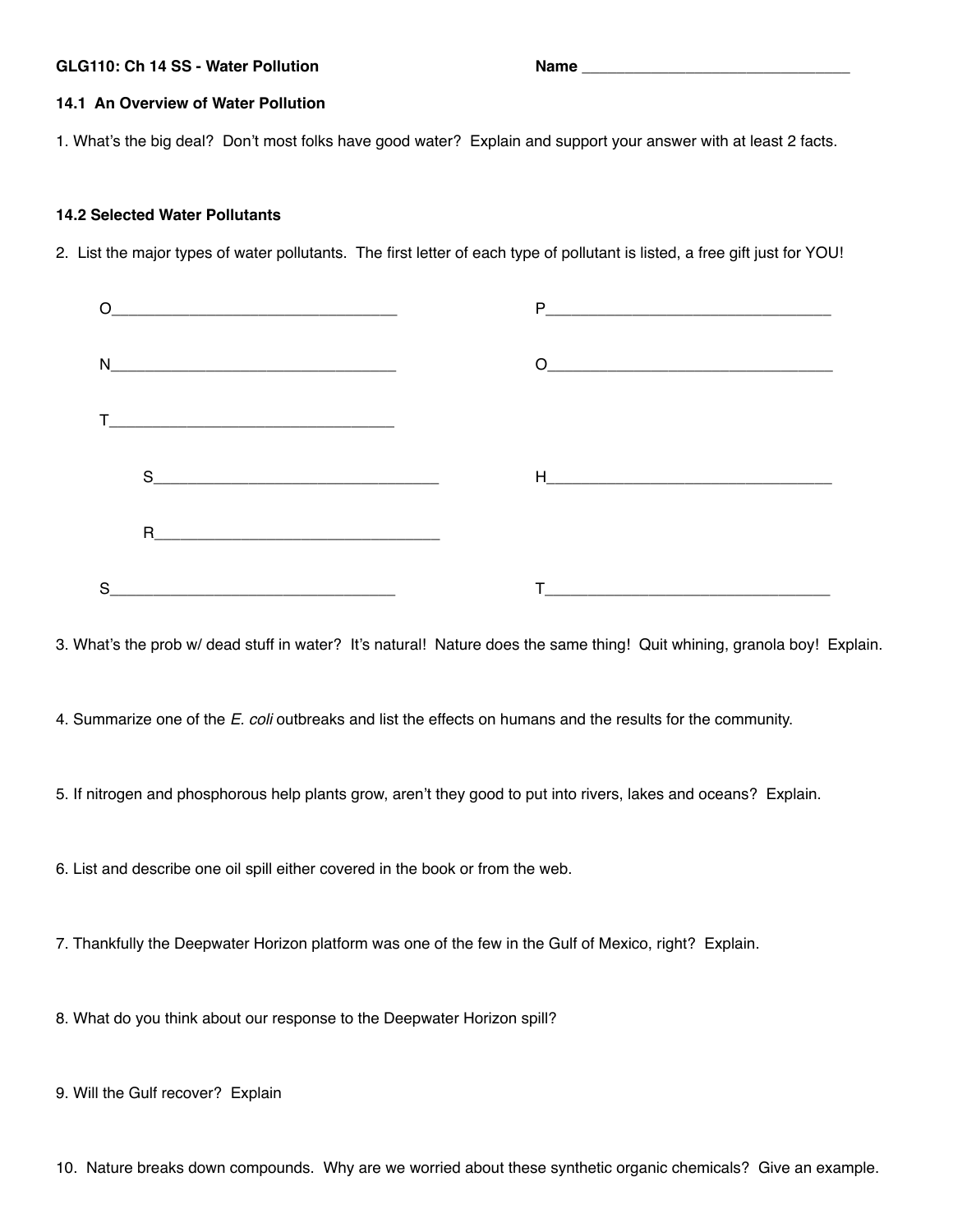12. If mercury (Hg) is natural, why are we concerned? Include some figures.

#### **14.3 Surface-Water Pollution and Treatment**

13. Give an example pollution from a point source vs. a non-point source.

### **14.4 Groundwater Pollution and Treatment - One thought question.**

14. If each pollutant in our drinking water is below the MCLG (maximum contaminant level goal), aren't we safe? Explain. (This is a thought question. You won't read the answer.)

15. List items in table 14-3 that concern you most at your home and those that don't.

OF CONCERN AT MY HOME NOT SO CONCERNING TO ME & IT *IS* ALL ABOUT ME

16. According to Figure 14.18, the \_\_\_\_\_\_\_\_\_\_\_\_\_ part of the US has wadable streams w/ the lowest ecosystem health.

17. Hypothesize why this might be.

18. According to Figure 14.18, the \_\_\_\_\_\_\_\_\_\_\_\_\_ part of the US has wadable streams w/ the highest ecosystem health.

19. Hypothesize why this might be.

#### *We've already talked about salt water intrusion. No questions.*

20. Table 14.4 lists ways to treat polluted groundwater. Which is best? Or do you have a BETTER way? Explain.

### **14.5 Water Quality Standards**

21. What the problem with nitrates in drinking water?